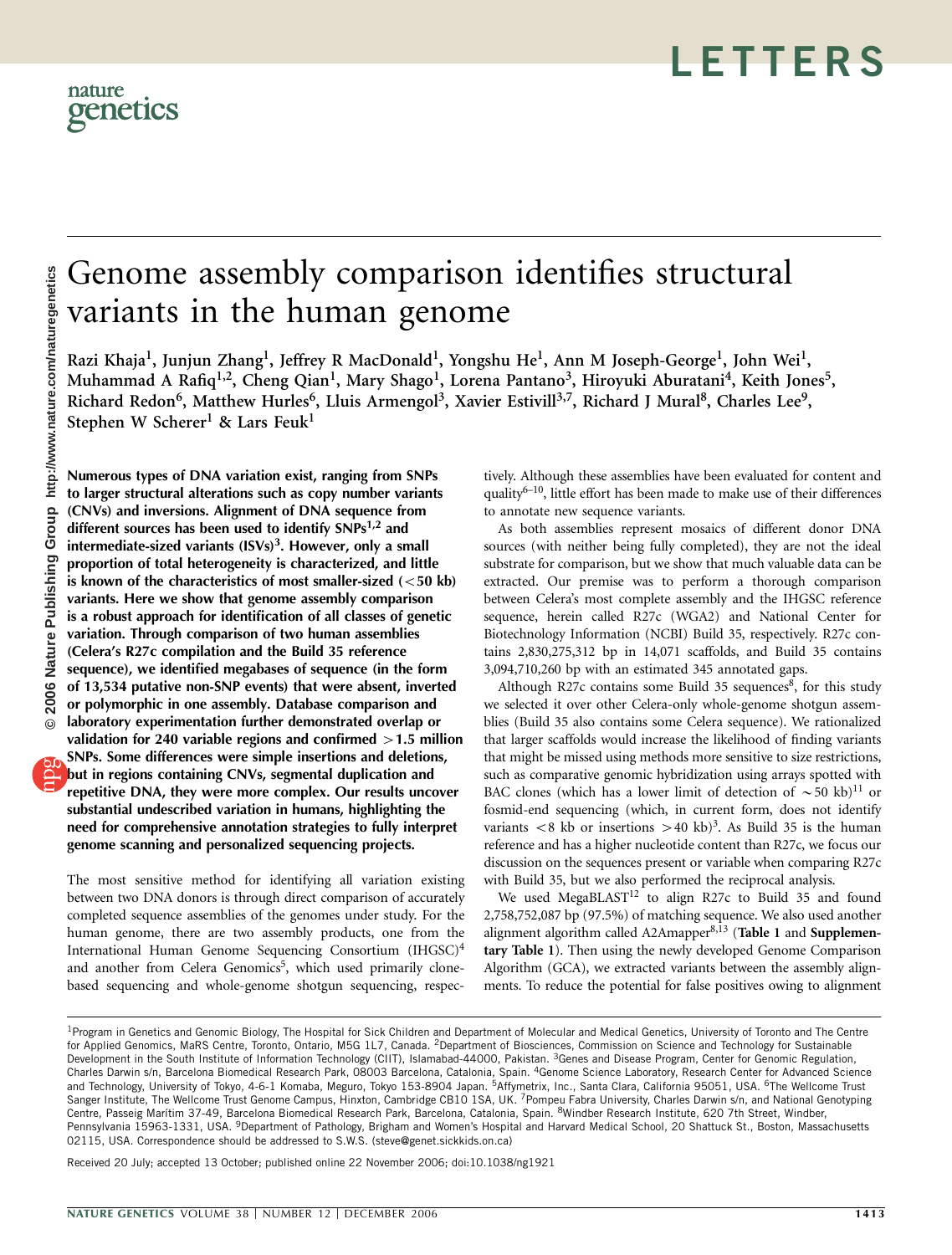Table 1 Overview of alignment results comparing the Celera R27c assembly (2,830,275,312 nt) with the Build 35 assembly (3,094,710,260 nt) of the human genome sequence

|                                 | MegaBLAST     | A2Amapper     |
|---------------------------------|---------------|---------------|
| Match (M)                       |               |               |
| Total events                    | 2,538,043     | 2,150,775     |
| Total length (nt)               | 2,758,752,087 | 2,760,765,102 |
| Shared length (nt)              | 2,746,748,012 | 2,746,748,012 |
| Unique length (nt)              | 12.004.075    | 14,017,090    |
| Mismatch $(P)(1-10$ nt)         |               |               |
| Total events                    | 1,857,736     | 1,671,038     |
| Total length (nt)               | 1,888,107     | 1,690,866     |
| Shared length (nt)              | 1,613,458     | 1,613,458     |
| Unique length (nt)              | 274,649       | 77,408        |
| Unmatched (D)                   |               |               |
| Total events                    | 363,699       | 272,119       |
| Total length (nt)               | 49,254,260    | 47,438,293    |
| Shared length (nt)              | 35,318,386    | 35,318,386    |
| Unique length (nt)              | 13,935,874    | 12,119,907    |
| Gap (N)                         |               |               |
| Total events                    | 23,588        | 23,588        |
| Total length (nt)               | 20,380,858    | 20,381,051    |
| Shared length (nt)              | 20,380,764    | 20,380,764    |
| Unique length (nt)              | 94            | 287           |
| Total length (M+P+D+N) (in nt): | 2,830,275,312 | 2,830,275,312 |

Alignment results are divided into four classes: match, mismatch, unmatched and gap. For each class, the number of events and the sequence content identified by each algorithm are shown. 'Shared length' refers to alignments identified and categorized the same way by both algorithms, whereas 'unique length' indicates what is uniquely identified by each algorithm. The total length of match, mismatch, unmatched and gap categories adds up to the total sequence content of the R27c assembly, indicating that all nucleotides have been accounted for. Results from the reciprocal analysis of Build 35 compared with R27c are shown in Supplementary Table 1. We note that during manuscript preparation, we compared the unmatched sequences present in R27c that are not in Build 35 against the recently released reference sequence (Build 36, March 2006) and found an additional 181 fragments totaling 829,890 bp, further supporting our data.

errors, we describe only those differences found by GCA in both the MegaBLAST and A2Amapper comparisons (Table 2). We grouped these differences into five classes: (i) small sequence mismatches (including SNPs), (ii) unmatched sequences (including insertions, deletions and CNVs), (iii) copy-unmatched sequences (a subset of ii), (iv) inversions and (v) internal assembly gaps (Fig. 1 and Supplementary Tables 2–4). Any difference detected could represent actual difference between the DNA sources, an assembly artifact (computational or clone-induced) or alignment error.

In the first class of small sequence changes, we identified 1,613,458 nucleotides; 1,591,291 (98.6%) of these represented single-nucleotide

Figure 1 Overview of the different types of alignments and assembly differences extracted from the R27c and Build 35 genome assemblies. (a) Matched alignments account for the majority of the sequence. (b) Mismatches are small intra-alignment differences  $\leq$  10 bp in length. (c) Unmatched sequences are sequences that are present in one assembly but absent in the other. These sequences are candidates for insertion/ deletion polymorphism. (d) Copy-unmatched sequences. This category contains sequences that are present in both assemblies but that have additional copies in one of the assemblies. Here we focus on regions  $>1$  kb in size for which the additional copy has at least 98% identity. These sequences are candidates for copy number variation. (e) Inversions are sequences that appear in different orientation in the two assemblies. (f) Gaps are sequences represented by Ns. These can be aligned either to sequence or to gaps in the other assembly.

## Table 2 Putative genetic variation detected by GCA

| Variation type             | <b>GCA</b>          |
|----------------------------|---------------------|
| Mismatch $(P)$ $(1-10$ nt) |                     |
| Total events               | 1,602,411           |
|                            | $(1,591,291$ SNPs)  |
| Total length (nt)          | 1,613,458           |
| <b>Unmatched</b>           |                     |
| Total events               | 13,066 <sup>a</sup> |
| Total length (nt)          | 23,859,805          |
| Copy-unmatched             |                     |
| Total events               | 419                 |
| Total length (nt)          | 3,599,058           |
| <b>Inversions</b>          |                     |
| Total events               | 49                  |
| Total length (nt)          | 995,798             |

The table shows only regions identified from both MegaBLAST and A2Amapper alignments, with the exception of the copy-unmatched category, which cannot be extracted from A2Amapper data.

<sup>a</sup>The unmatched category has undergone further filtering of repetitive sequences as described in the main text and Supplementary Methods. The vast reduction in the number of unmatched events is due to exclusion of all events  $<$  50 bp in length.

differences, and the remainder (22,167 bp) represented other small changes  $\leq 10$  bp in size.

In the second class, we found 13,066 regions totaling 23,859,805 bp of unmatched sequence (average size was 1,826 bp; Supplementary Table 4). We used stringent filtering criteria to obtain this data set of putative insertion and deletion variants. In addition to removing regions lacking support from both alignment tools and all regions shorter than 50 bp, we also removed regions with a repeat content 495% and sequences that could be realigned to Build 35 using BLAT<sup>14</sup> (with  $>98\%$  match,  $>50\%$  coverage). Putative insertion points in Build 35 can be assigned for unmatched sequences when they are flanked by anchored neighboring alignments. In total, we are able to assign putative insertion coordinates for 4,536 unmatched fragments into Build 35 (corresponding to 10,469,693 bp; Fig. 2 and Supplementary Table 4).

We used BLAT to compare R27c unmatched sequences to the chimpanzee assembly (NCBI Build 1) and identified 888 fragments

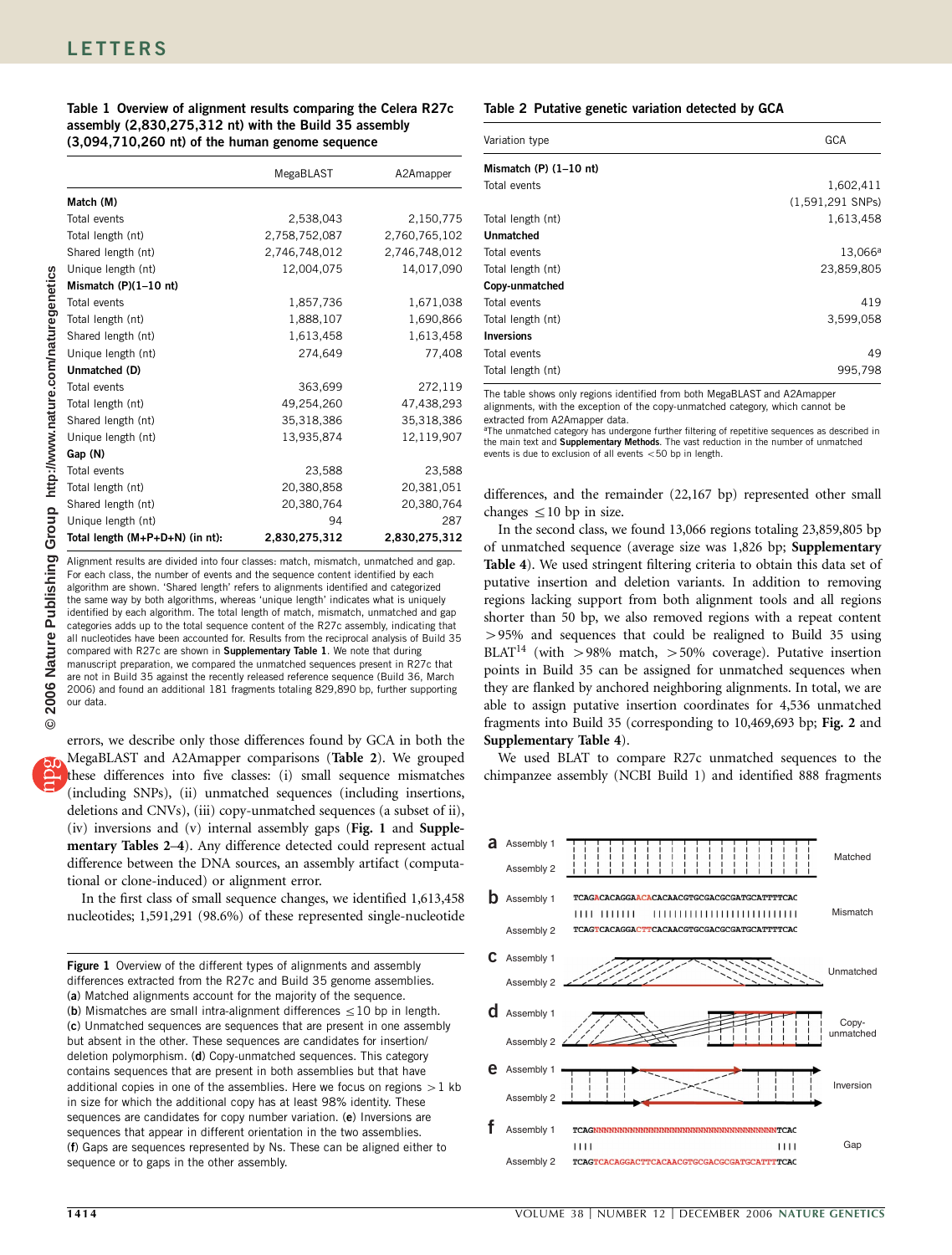

Figure 2 Genome-wide overview of insertion points of unmatched and copy-unmatched sequences present in R27c with no corresponding match to Build 35. Each bar represents an insertion point, and the length of each bar indicates the size of the unmatched fragment (log scale). Green and red bars represent unmatched and copy-unmatched sequences, respectively. The data shown in this figure are based on anchored unmatched data and copy-unmatched data encompassing 13,837,593 bp (Supplementary Tables 2 and 4).

covering 1,713,610 bp with a high identity match  $(>96\%$  identity over 50% of the query). As these sequences have been identified both in humans and chimpanzees, they should represent either insertion or deletion polymorphisms or sequences missing in the reference genome. Next, we analyzed unmatched sequences in comparison with known genes. We found 903 RefSeq<sup>15</sup> genes that contained insertion points for the R27c unmatched sequence. In a separate analysis, we aligned all RefSeq mRNAs to both assemblies and identified 26 human mRNAs with  $> 50$  bp of coding sequence present in R27c but missing in Build 35 (some of these mRNAs spanned or extended into gaps, whereas other sequences were simply not present) (Supplementary

Table 5). For example, *DOCK3* has an exon mapping within a sequence inverted in Build 35. To verify that the coding sequences missing in Build 35 are indeed represented as mRNA, we amplified and sequenced the cDNA from 14 different genes in five tissues (Supplementary Table 6) and obtained the expected results.

Copy-unmatched sequences are defined as fragments  $>1$  kb that have two or more copies in R27c with  $>98\%$  identity but have fewer copies present in Build 35. Thus, these regions represent putative CNVs but could also be explained by ubiquitous segmental duplications for which only one copy is annotated in Build 35. Celera shotgun reads have been used previously to identify regions of segmental duplications<sup>16</sup>, but this approach does not assign an insertion point in the assembly for the additional copies. We identified 419 copy-unmatched fragments, which had an average size of 8.6 kb. Of these, we were able to assign an insertion point for 287 fragments. We also compared the copyunmatched fragments with the regions previously detected by shotgun read depth analysis, and 63% overlapped.

The last two classes included inversions and gap sequences. We detected 47 intrascaffold inversions, and two entire scaffolds were in inverse orientation in R27c. Gaps are regions that contain Ns in the query sequence. Defining this class was necessary for sequence accounting but was not relevant for variation studies.

To validate computational predictions and test for polymorphism, we performed PCR analysis, quantitative real-time PCR or FISH. Initially, we selected 49 regions (38 unmatched regions, six inversions and five copy-unmatched regions; see Methods and Supplementary Table 6). We performed PCR for unmatched and inversion regions on a panel of 12 controls from CEPH pedigrees. We tested copy-unmatched regions by quantitative PCR on a panel of 48 controls. We found that 17 of 38 (45%) unmatched regions, one of six (17%) inversions and two of five (40%) copy-unmatched regions were polymorphic (a total of 20 of 49, or 41%),

with one allele supporting each assembly. For 19 of 38 (50%) unmatched regions, the unmatched sequence was found in each sample tested. Of these, three extend into gaps in the reference assembly. For the two remaining unmatched fragments, we detected only the Build 35 sequence, indicating that these represent rare variants, R27c assembly errors or alignment artifacts. For six regions where the unmatched sequence was present in all individuals tested, we examined the genomic clone used by the IHGSC to generate the reference sequence. In three of six cases, we detected the unmatched sequence, indicating that absence in Build 35 was likely to be due to cloning or assembly problems.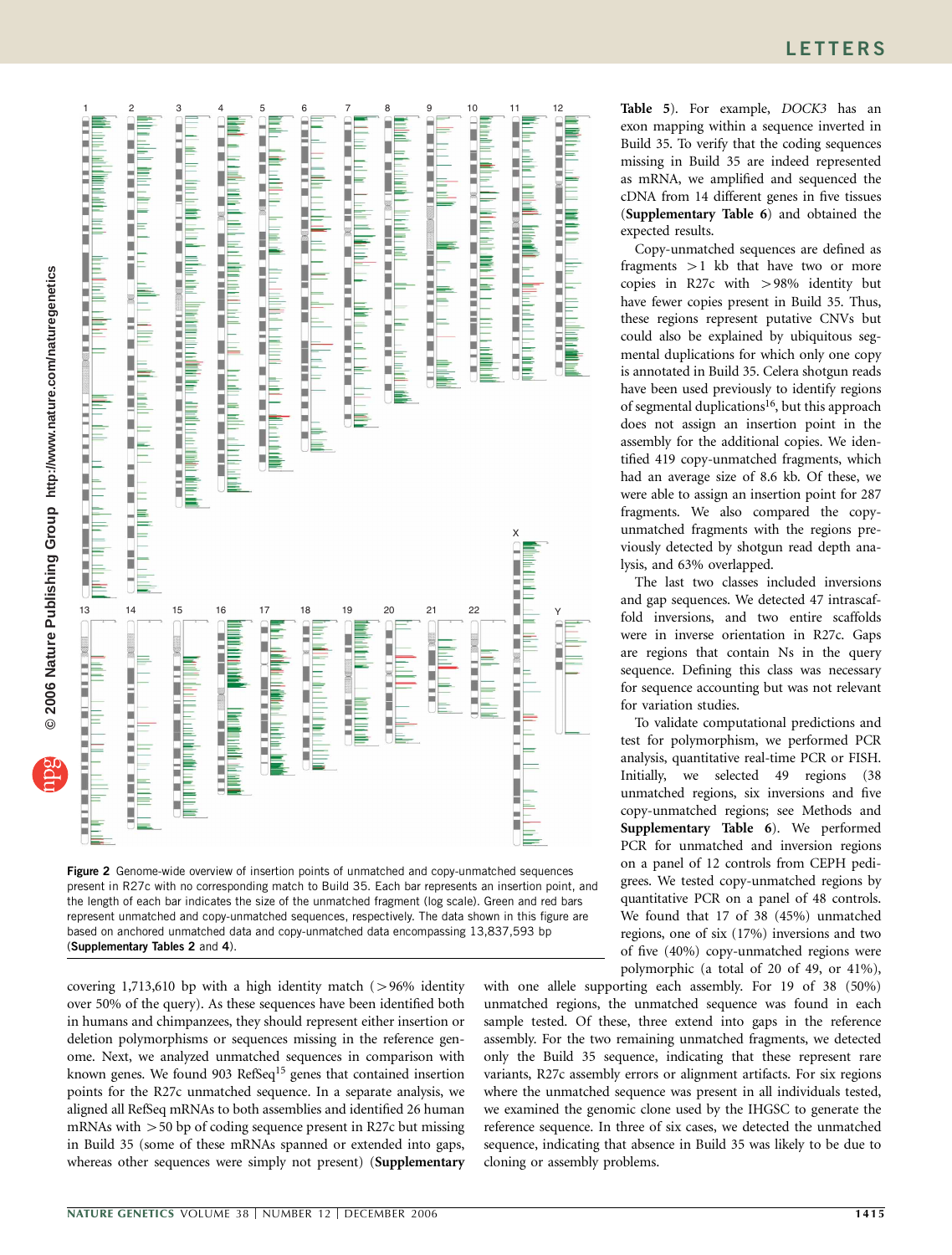

**a** child **b b c** code **c d** 



Chr12 Chr7

(d) FISH results for a sequence mapped to chromosome 7 in R27c and chromosome 12 in Build 35. The sequence does not correspond to an annotated segmental duplication. The results indicate that the sequence is present on both chromosomes in each tested individual. (e) An unanchored scaffold assigned to chromosome 6 in R27c, with no match in Build 35. The results show localization to centromeric regions on chromosomes 3 and 6. (f) An unanchored scaffold mapping to chromosome 12 in R27c and chromosome 20 in Build 35, with segmental duplications mapping to chromosomes 7, 12, 15 and 20. The result confirms multiple mapping locations. Only one homolog of chromosome 22 consistently showed a signal, indicating that this sequence may be polymorphic.

We performed FISH on three individuals using fosmid clones whose ends mapped within unmatched regions. We tested four types of regions: (i) 11 unmatched fragments with a location assigned in R27c, (ii) 21 fragments mapping to different chromosome locations in R27c and Build 35, (iii) six unanchored scaffolds with no coordinates assigned in either assembly and (iv) three scaffolds of uncertain orientation in R27c. Representative results for the first three categories are shown in Figure 3, and detailed results are summarized in Supplementary Table 7. The FISH analysis confirmed the expected mapping for seven fragments corresponding to Build 35 assembly gaps and two fragments corresponding to regions in which no gap is currently present in Build 35 (Fig. 3a–c). All FISH results for sequences assigned to different chromosomes in the two assemblies and for those with no coordinates assigned showed hybridization to multiple locations (Fig. 3d–f), often including centromere regions. The majority of these also demonstrated differences either in intensity or localization of hybridization signals between individuals. We experimentally verified that three scaffolds of uncertain orientation in R27c supported the orientation in Build 35 (Supplementary Table 7).

We further assessed putative variants between assemblies by comparison with other data sources (Supplementary Tables 8 and 9). First, we found 1,521,291 of 1,591,291 (95.6%) single-nucleotide mismatches to be present in dbSNP; 840,802 of these were Celerabased SNPs, whereas the others were from different projects. We compared the unmatched and copy-unmatched categories with entries in the Database of Genomic Variants<sup>17</sup>. We found 331 CNVs to contain insertion points for unmatched regions and 55 CNVs with insertion points for copy-unmatched regions. Limiting the analysis to unmatched and copy-unmatched fragments  $> 10$  kb yielded support for 53 CNVs. Using data from ref. 18, we correlated the 913 CNVs detected by the whole-genome tile path clone array with unmatched

and copy-unmatched sequences. We found a significant correlation, with 254 CNVs overlapping unmatched insertion points and 74 CNVs overlapping copy-unmatched sequences ( $P < 0.0001$  for both). Of these, 88 unmatched and 13 copy-unmatched regions were  $>$  10 kb, indicating that they may explain the CNV detected. We also assessed the overlap with variants identified by the fosmid end-pair mapping approach and found support for 23 insertions identified in ref. 3. Comparison of the entire unmatched data set (including those with repeat content  $> 95\%$ ) with the dbRIP retrotransposon polymorphism database<sup>19</sup> yielded support for another 54 polymorphic regions, all of which corresponded to single short interspersed nuclear elements (SINE) or long interspersed nuclear elements (LINE). We compared the 49 inversions with entries in the Database of Genomic Variants<sup>17</sup>; 12 corresponded to previously identified inversion polymorphisms.

A total of 3,246,015 bp of R27c sequence extended into Build 35 gaps and 1,110/4,536 (24.5%) unmatched fragments and 174/287 (60.6%) copy-unmatched sequences had insertion points in annotated segmental duplications. We also noted a strong association of insertions with segmental duplications for regions detected by the fosmidend mapping approach<sup>3</sup>.

Alternate sequence assemblies have been created previously for specific subregions of the human genome20–22, facilitating the understanding of chromosome architecture. The results presented here confirm that whole-genome assembly comparison is the most sensitive way of identifying all types of genetic variation and that there is no limit to the size of the variants found. We provide experimental evidence that  $>40\%$  of predicted unmatched regions can be confirmed experimentally and that many others correspond to known variable regions. As the current study is limited to two genome assemblies, most genetic variants will be presented by the major allele. Even the most conservative extrapolations, therefore, suggest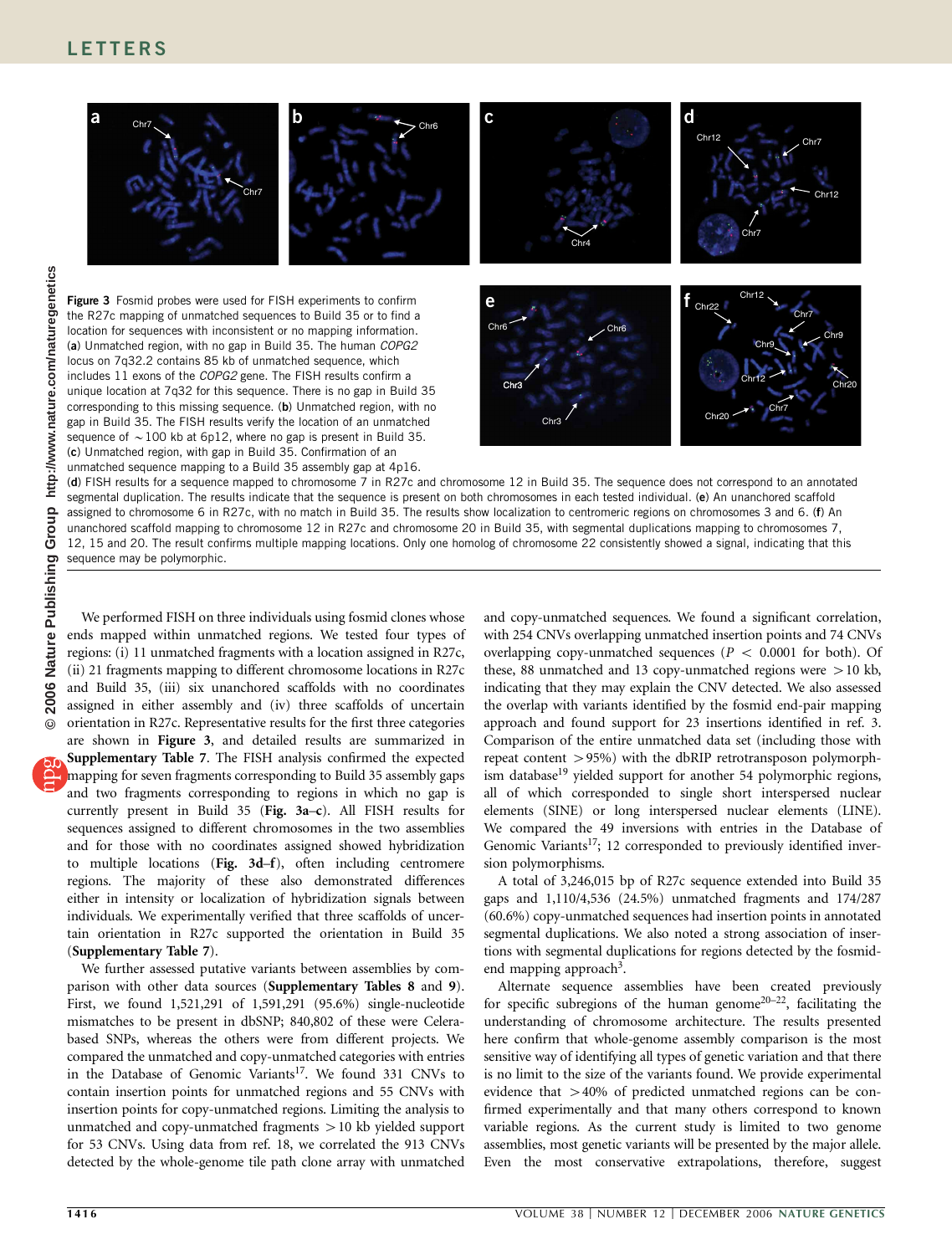that significantly more variation exists between humans than was previously estimated<sup>4,5</sup>. Moreover, we show that alternate assemblies can be used to contribute to the generation of a more complete reference sequence.

As an era of personalized sequencing approaches<sup>23-25</sup>, our results emphasize that developing effective strategies for extracting the most relevant data will rely on a comprehensive understanding of the content of both test and comparator sequences.

## METHODS

Assemblies and alignment algorithm. Build 35 sequences were downloaded from NCBI. Sequences for the R27c assembly were obtained from Celera but are also publicly available from NCBI with accession number AADB02000000. For detailed information on the Genome Comparison Algorithm, see Supplementary Methods. Briefly, chromosome sequence assemblies from NCBI Build 35 were compared with all scaffold sequences from R27c using MegaBLAST<sup>12</sup>. The resulting alignments were converted to GFF3 format, recording detailed alignment information. GFF3 records were sorted by raw score. A greedy algorithm applied to the GFF3 records preferentially selected optimal alignments (that is, alignments with the highest raw score), eliminated suboptimal alignments and created a nonredundant set of nonoverlapping alignments by cutting GFF3 alignment records. Unmatched sequence was determined by identifying intervening sequence between alignment records. Copy-unmatched sequence was determined by searching among suboptimal alignments for sequence already matched in one assembly, but not the other, using a cutoff of 1 kb in length and >98% sequence identity. Inversions were determined by identifying alignments whose orientation was different than adjacent alignments. The complete data set is available upon request.

Correlation with genomic features. Analyses of correlations with genomic features were performed using standard data sets. The Ref Seq gene set and Ref Seq mRNAs<sup>15</sup> were downloaded from NCBI. Information about CNVs was retrieved from the Database of Genomic Variants (http://projects.tcag.ca/ variation/). Coordinates for segmental duplications were extracted from Human Genome Segmental Duplication Database (http://projects.tcag.ca/ humandup/ $)^{26}$ , and whole-genome shotgun sequence detection (WSSD) regions and gap coordinates were downloaded from the UCSC Human Genome Browser<sup>27</sup>. The repeat content of unmatched sequences was determined using RepeatMasker (A.F.A. Smit, R. Hubley & P. Green, Institute for Systems Biology, Seattle; see http://www.repeatmasker.org). Detailed information regarding the genomic feature overlap analyses is given in Supplementary Methods.

PCR reactions. PCR experiments were designed as previously described for unmatched regions<sup>3</sup> and inversions<sup>28</sup>, with reagents and optimization criteria as in ref. 28. In order to enrich for potential polymorphisms and simplify experimental design, a number of selection criteria were applied for identification of candidate regions. Regions chosen for experimental validation were all intrascaffold sequences, with  $<$  50% repeat content and  $<$  50% repeat content in the 1 kb on each side flanking the insertion point. Regions where other assembly differences mapped immediately adjacent to the insertion point in Build 35 were also avoided. See Supplementary Table 6 for primer sequences.

Quantitative PCR. Variability in copy number in copy-unmatched regions was tested by quantitative real-time PCR, using probes from the Human Universal Probe Library (Roche Diagnostics). The change in copy number was calculated as previously described<sup>29</sup>. DNA from a total of 48 unrelated HapMap individuals of European ancestry was used to assess the existence of variability in copy number. We used 20 ng of total DNA in each of two replicates. Replicates with a variation coefficient over 4% were discarded. The myoglobin B IX gene was used as the reference for the relative quantifications. See Supplementary Table 6 for primer sequences.

FISH and probe selection. Fosmid clones were used as probes for FISH experiments. Fosmid end-sequences from NCBI (ftp://ftp.ncbi.nih.gov/ genomes/H\_sapiens/FOSMIDS/) were downloaded and aligned to the R27c and Build 35 genome assemblies using BLAT. Best unique matches were

retrieved, and fosmids that mapped only to the Celera genome, fosmids with discrepancies in span size between assemblies and fosmids with best reciprocal matches found on different chromosomes were all recorded and compared with the GCA output. All FISH experiments were performed on three samples using standard protocols as described previously<sup>17,28,30</sup>. Five to ten selected metaphases were examined using fluorescence microscopy, analyzed and imaged. Three-color interphase FISH for inversion testing was performed as previously described<sup>30</sup>.

Note: Supplementary information is available on the Nature Genetics website.

#### ACKNOWLEDGMENTS

We thank T. Tang, L. Wong, J. Wittnam, C.-F. Chu and W. Hwang of The Centre for Applied Genomics for technical assistance. Computational analyses were supported by the Shared Hierarchical Academic Research Computing Network (SHARCNET) and the Centre for Computational Biology at the Hospital for Sick Children. The work was supported by Genome Canada/Ontario Genomics Institute, the Canadian Institutes of Health Research (CIHR), the Canada Foundation for Innovation and the McLaughlin Centre for Molecular Medicine (all to S.W.S). L.A. and X.E. are supported by Genoma España and Genome Canada joint R+D+I projects and by the Generalitat de Catalunya (Departament d'Universitats, 2005SGR00008, and Departament de Salut). L.F. is supported by CIHR. S.W.S. is an Investigator of CIHR and International Scholar of Howard Hughes Medical Institute.

#### AUTHOR CONTRIBUTIONS

The study was designed by R.K., S.W.S. and L.F. The GCA algorithm was created by R.K. Sequence alignment and computational analysis was performed by R.K., J.Z., J.R.M, J.W., C.Q., L.A. and R.J.M. FISH analysis was performed by Y.H., A.M.J.G., M.S. and C.L. PCR analysis was performed by M.A.R., L.P., L.A. and L.F. J.Z., J.R.M, J.W., C.Q., H.A., K.J., R.R., M.H., L.A., X.E., C.L., S.W.S. and L.F contributed to the analysis of overlap with genomic features, creation of data sets for such analysis and interpretation of the data. S.W.S. and L.F conceptualized, designed and coordinated the experiments. The paper was written by S.W.S and L.F.

#### COMPETING INTERESTS STATEMENT

The authors declare that they have no competing financial interests.

Published online at http://www.nature.com/naturegenetics

Reprints and permissions information is available online at http://npg.nature.com/ reprintsandpermissions/

- 1. Marth, G.T. et al. A general approach to single-nucleotide polymorphism discovery. Nat. Genet. 23, 452–456 (1999).
- Tsui, C. et al. Single nucleotide polymorphisms (SNPs) that map to gaps in the human SNP map. Nucleic Acids Res. 31, 4910–4916 (2003).
- 3. Tuzun, E. et al. Fine-scale structural variation of the human genome. Nat. Genet. 37, 727–732 (2005).
- 4. Lander, E.S. et al. Initial sequencing and analysis of the human genome. Nature 409, 860–921 (2001).
- Venter, J.C. et al. The sequence of the human genome. Science 291, 1304-1351 (2001).
- 6. Myers, E.W., Sutton, G.G., Smith, H.O., Adams, M.D. & Venter, J.C. On the sequencing and assembly of the human genome. Proc. Natl. Acad. Sci. USA 99, 4145-4146 (2002).
- 7. Adams, M.D., Sutton, G.G., Smith, H.O., Myers, E.W. & Venter, J.C. The independence of our genome assemblies. Proc. Natl. Acad. Sci. USA 100, 3025-3026 (2003).
- Istrail, S. et al. Whole-genome shotgun assembly and comparison of human genome assemblies. Proc. Natl. Acad. Sci. USA 101, 1916–1921 (2004).
- 9. Waterston, R.H., Lander, E.S. & Sulston, J.E. On the sequencing of the human genome. Proc. Natl. Acad. Sci. USA 99, 3712-3716 (2002).
- 10. Waterston, R.H., Lander, E.S. & Sulston, J.E. More on the sequencing of the human genome. Proc. Natl. Acad. Sci. USA 100, 3022-3024 (2003).
- 11. Feuk, L., Carson, A.R. & Scherer, S.W. Structural variation in the human genome. Nat. Rev. Genet. 7, 85–97 (2006).
- 12. Zhang, Z., Schwartz, S., Wagner, L. & Miller, W. A greedy algorithm for aligning DNA sequences. J. Comput. Biol. 7, 203–214 (2000).
- 13. Mobarry, C. & Sutton, G. An assembly-to-assembly comparison tool. in Proceedings of the Third Annual RECOMB Satellite Meeting on DNA Sequencing Technologies and Computation (2003).
- 14. Kent, W.J. BLAT-the BLAST-like alignment tool. Genome Res. 12, 656-664 (2002).
- 15. Pruitt, K.D., Tatusova, T. & Maglott, D.R. NCBI Reference Sequence (RefSeq): a curated non-redundant sequence database of genomes, transcripts and proteins. Nucleic Acids Res. 33, D501–D504 (2005).
- 16. Bailey, J.A. et al. Recent segmental duplications in the human genome. Science 297, 1003–1007 (2002).